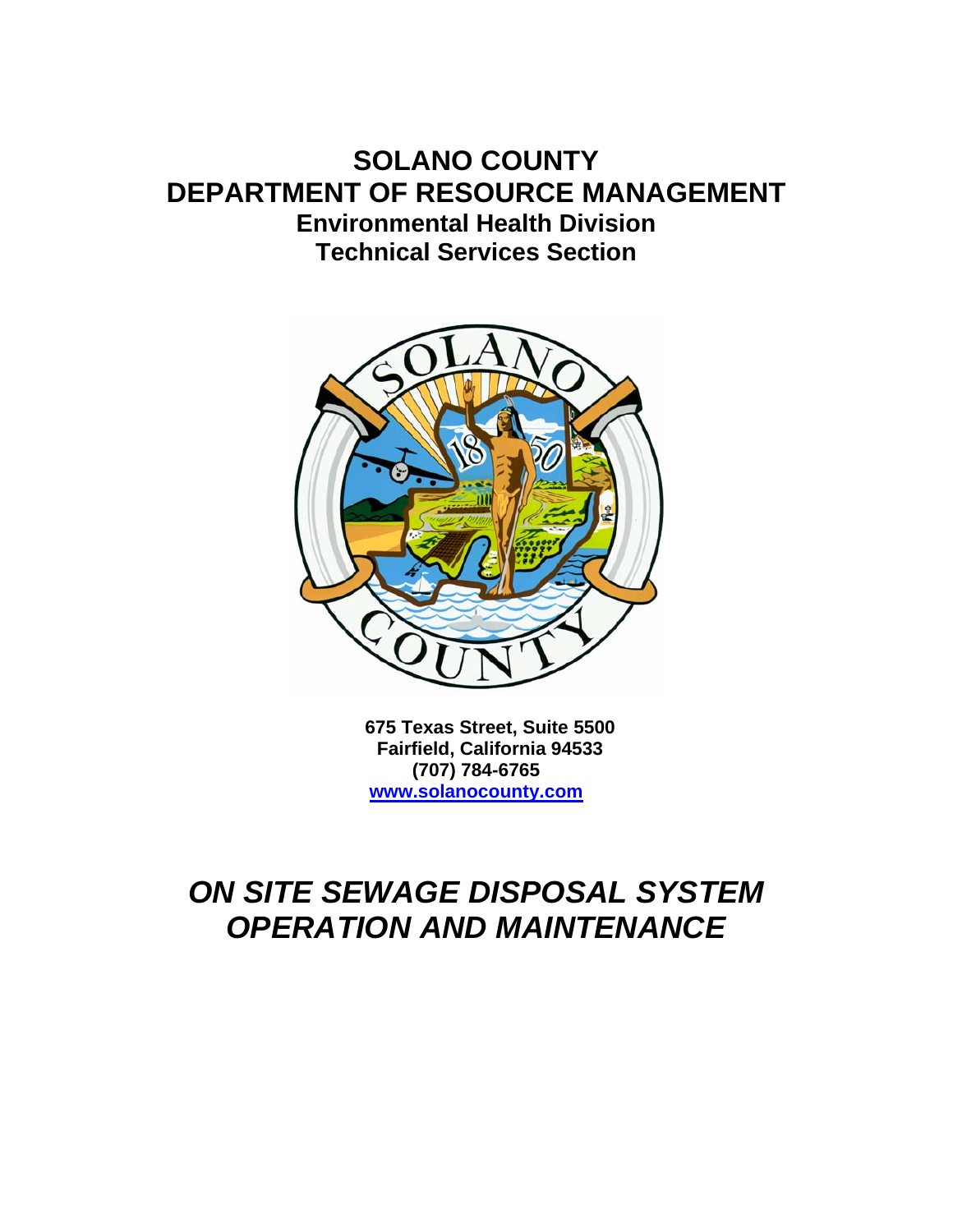### **OPERATION AND MAINTENANCE**

#### **STANDARD (GRAVITY) SEWAGE DISPOSAL SYSTEMS**

Standard on-site sewage disposal systems rely on gravity to move the sewage effluent throughout the system. Such systems normally consist of three parts: a septic tank, distribution manifold, and a leachfield or absorption field.

The primary purpose of a septic tank is to separate solids in the waste stream from the liquid fraction. Septic tanks are designed to slow the velocity of the wastewater flow to allow solid matter to settle to the bottom of the tank, where it slowly decomposes. The septic tank also allows grease and oils to float to the surface. This leaves a relatively clarified effluent in the middle of the septic tank between the grease/oils and solids.

This clarified liquid portion of the waste stream flows out of the tank and into the into the distribution manifold. The distribution manifold is composed of solid pipe and distribution boxes. The purpose of the distribution manifold is to move the clarified sewage effluent from the septic tank and distribute it equally throughout the leach field.

A leach field (absorption trench) most typically consists of a series of subsurface trenches filled with gravel and perforated pipe, or chambers that allow effluent to pass into the native soil. As the effluent moves through tiny pores in the soil it is cleaned by filtration and microbial action or decomposition.

Soil absorption systems are usually designed to provide full treatment of wastewater before it reaches groundwater. They are environmentally safe and inexpensive. They recycle water and nutrients, and they are made from available materials. Provided they are properly located, designed, constructed, and used, on-site sewage disposal systems should serve the wastewater needs of a dwelling for several decades with little maintenance. Only periodic removal of solids from the septic tank, and annual cleaning of the effluent filter, if one is provided in the septic tank, is necessary.

#### **ALTERNATIVE SYSTEMS**

Alternative systems use pressurized lines to distribute the effluent across a pretreatment device and/or a disposal area. They are intended to mitigate specific site constraints that render a standard system unusable on the site. Because of their engineering, the level of maintenance is greater than that for a standard system.

The operation and maintenance required will depend on the type of system and its level of complexity. The property owner may wish to hire a contractor to perform any or all of the operation and maintenance functions. The designer of the system will provide an operation and maintenance schedule for the system. Such a schedule will include information on how to operate and maintain all system components.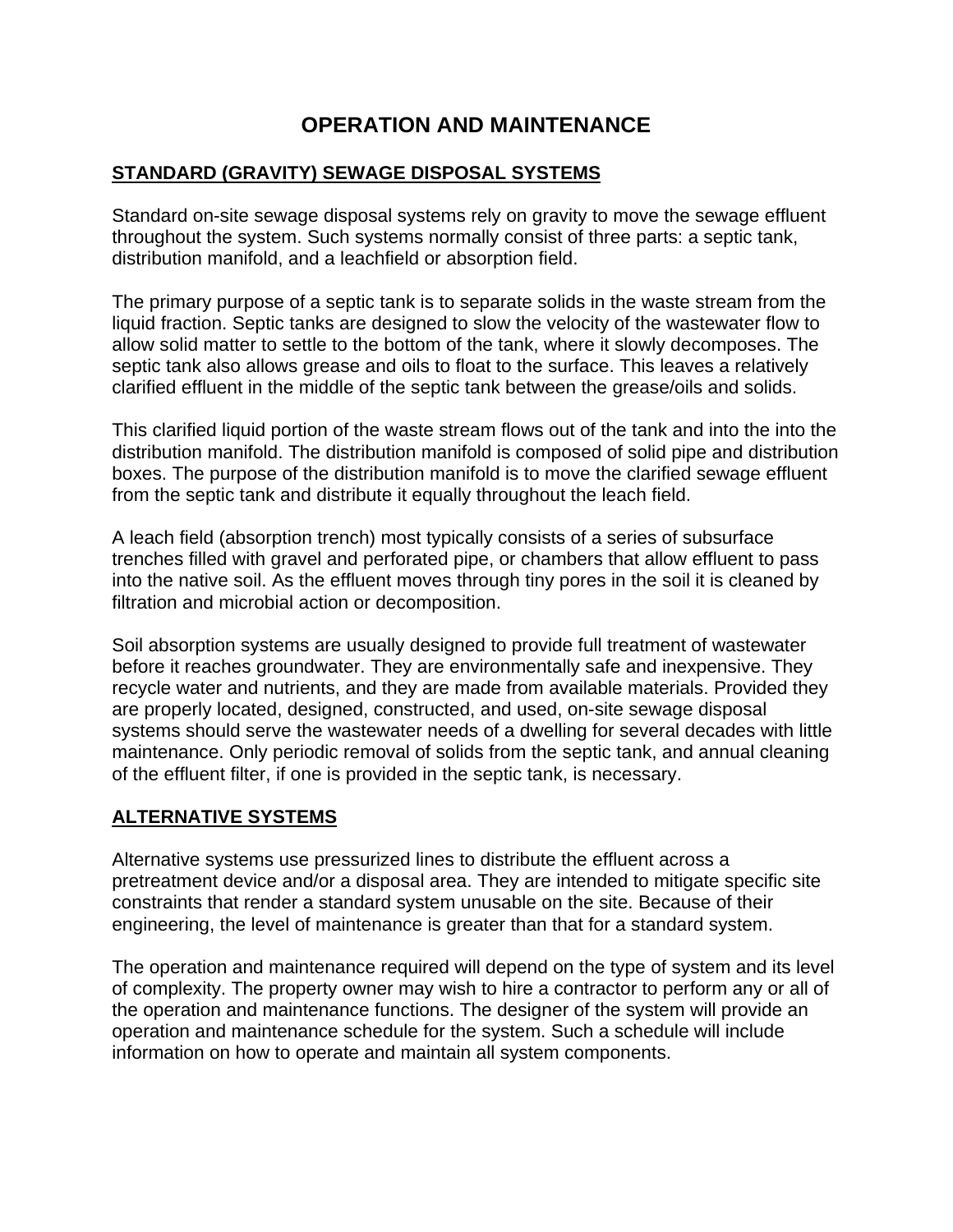Pumps: At least one or more pumps will be involved in an alternative system. The dose counter and elapsed time meter for each pump, if present, are located in the controlbox. The number of doses and elapsed time the pump has run since the last reading will need to be recorded to determine whether the system is functioning within the prescribed parameters. A method of digitally recording this data may be provided instead of actual counters. Some control panels record the information for downloading off a web site. It is important to know which type of control panel you have and how it functions. The screen protecting the pump located in the dosing tank will need to be removed and cleaned annually. The floats that operate the pump(s) and high water alarm must be checked on an annual basis to ensure that they are functioning.

Pressurized Distribution Lines: At least once each year the pressurized distribution lines will need to be cleaned by flushing and have their hydraulics checked. Flushing the line removes any build up of bacteriological growth and debris, assuring that the small orifices in the lines are not being plugged. This is accomplished by shutting down all the distribution lines, except the one to be flushed, by closing the adjusting valves supplying the lines. The adjusting valves are typically located in access boxes below ground at the beginning of each line, but may be in one large access box at the beginning of the system. The terminal end of the perforated distribution line is located in another access box. This end will either have a purge valve, or removable cap. The purge valve should be opened or cap removed on this one line. The pump is then run to push effluent at high speed through the one line. After the line is flushed, the adjusting valve is closed, the terminal cap secured or purge valve closed, and the procedure is repeated on the next line. This process is repeated until all lines are flushed. After flushing, all supply valves are then opened so that the whole disposal field is once again utilized.

After flushing of the system is completed, all the valves are opened and a hydraulic squirt test is performed on all lines simultaneously. Typically, in the cap at the terminal end of the distribution lines there is a screw plugging a hole that must be removed to conduct this test. If a purge valve is used, a screw-in cap with the proper size hole drilled into it is required and must be installed to conduct this test. Once all the test orifice holes are open, the pump is run and the adjusting valves supplying the individual lines adjusted to assure that each line is receiving an equal amount of liquid effluent. Precautions must be taken during this step to assure that the sewage is not sprayed on people, food, etc. Contractors may use a clear plastic tube to contain the sewage spray. Once the system is balanced, the screws can be replaced, or the flushing valves closed, and the lids secured to the access boxes.

Differences in the design of the alternative systems may require deviations from the above procedures.

Performance wells: Performance wells are used to observe ground water levels and detect possible problems with the system. Performance wells located around a system are used for groundwater detection and to determine bacteriological or chemical contamination. Performance wells located in the system are used to observe ponding of sewage effluent, and the formation of biological mats. The information obtained can be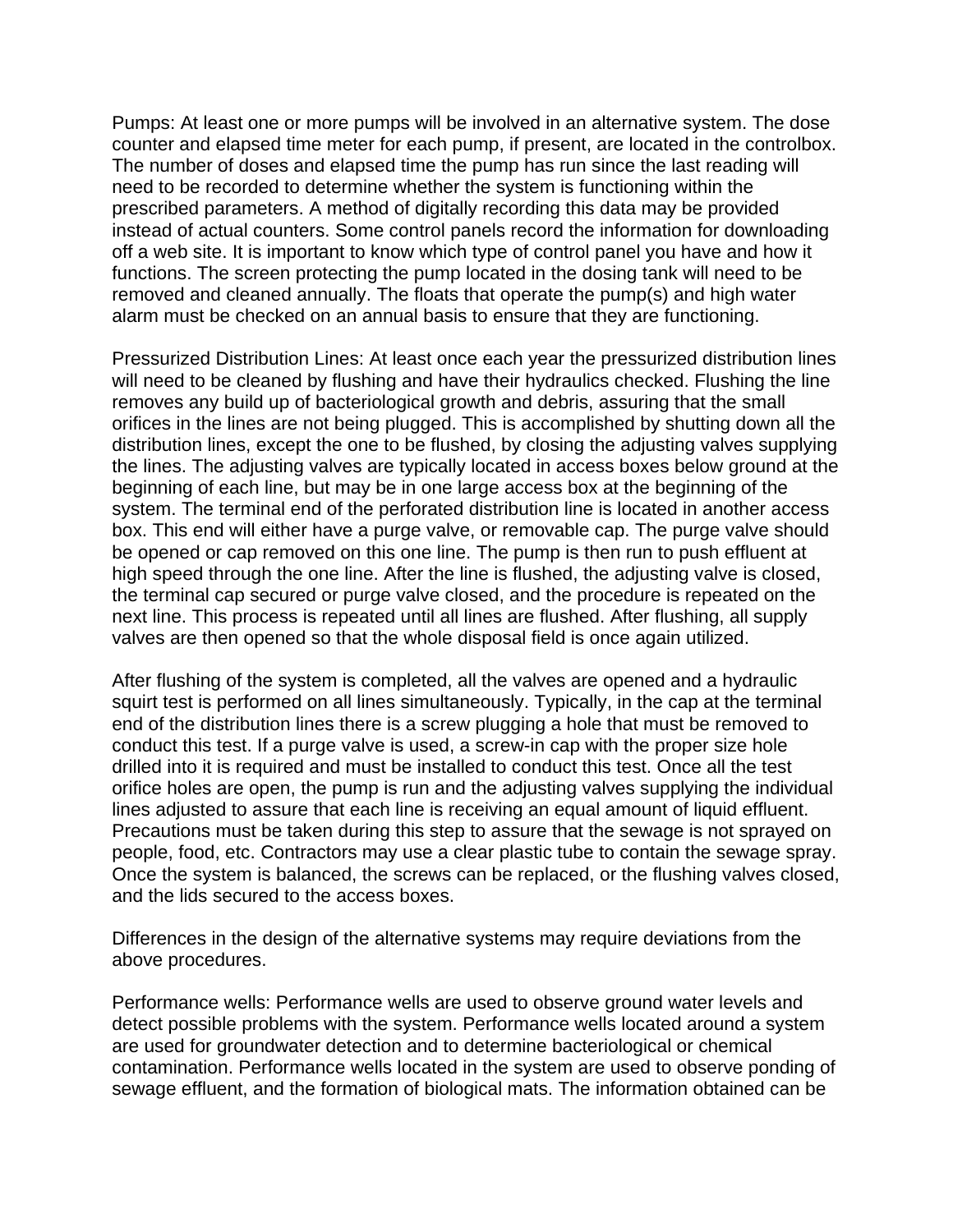used to determine if the alternative system is functioning properly and determine a preventive maintenance or repair strategy.

All counter readings, performance well observations, and maintenance performed on the system must be supplied to the Environmental Health Services Division upon request or at least once each calendar year.

#### **A LONG AND HEALTHY LIFE FOR YOUR SEPTIC SYSTEM**

While proper siting, design and construction are important factors in ensuring a long onsite sewage disposal system life, there are several measures that property owners should take as well to prevent premature sewage system failure:

- (a) Minimize the amount of solids disposed of into an on-site sewage disposal system.
	- (1) Limit use of kitchen garbage disposals.
	- (2) Do not dispose of non-biodegradable substances such as coffee grounds, cat box litter, cigarette butts, and sanitary napkins into the septic tank.
- (b) Minimize the amount of grease, oils, and other fats disposed of into the septic tank. These substances may accumulate in pipes causing blockages or carry over into the leachfield where they may clog the drain rock and/or soil pores.
- (c) Do not flush chemicals such as paints, varnishes, thinners, waste oils, pesticides, and fertilizers into the septic tank. Chemicals can kill the bacteria that decompose wastes and damage the soil structure in the leachfield. Also, water softener backwash should not be disposed of into the system as the high salt content can damage the soil in the leachfield.
- (d) Reduce wastewater generated in the home.
	- (1) Use low flow fixtures and any other methods of water conservation.
	- (2) Stagger laundry and dishwasher use so as not to overload the system.
	- (3) Routinely check and promptly repair plumbing fixtures that may overload the system through leakage. Leaking toilets are often causes of sewage disposal system failures.
- (e) Prevent saturation of the leachfield area.
	- (1) Divert water from downspouts and run-off away from the leachfield.
	- (2) Limit irrigation over the leachfield. Do not over water lawns in the area of the leachfield.
- (f) Avoid compaction of soils in the leachfield area.
	- (1) Do not permit any vehicular traffic or heavy equipment over the leachfield.
	- (2) Avoid locating livestock or large animal enclosures over the leachfield.